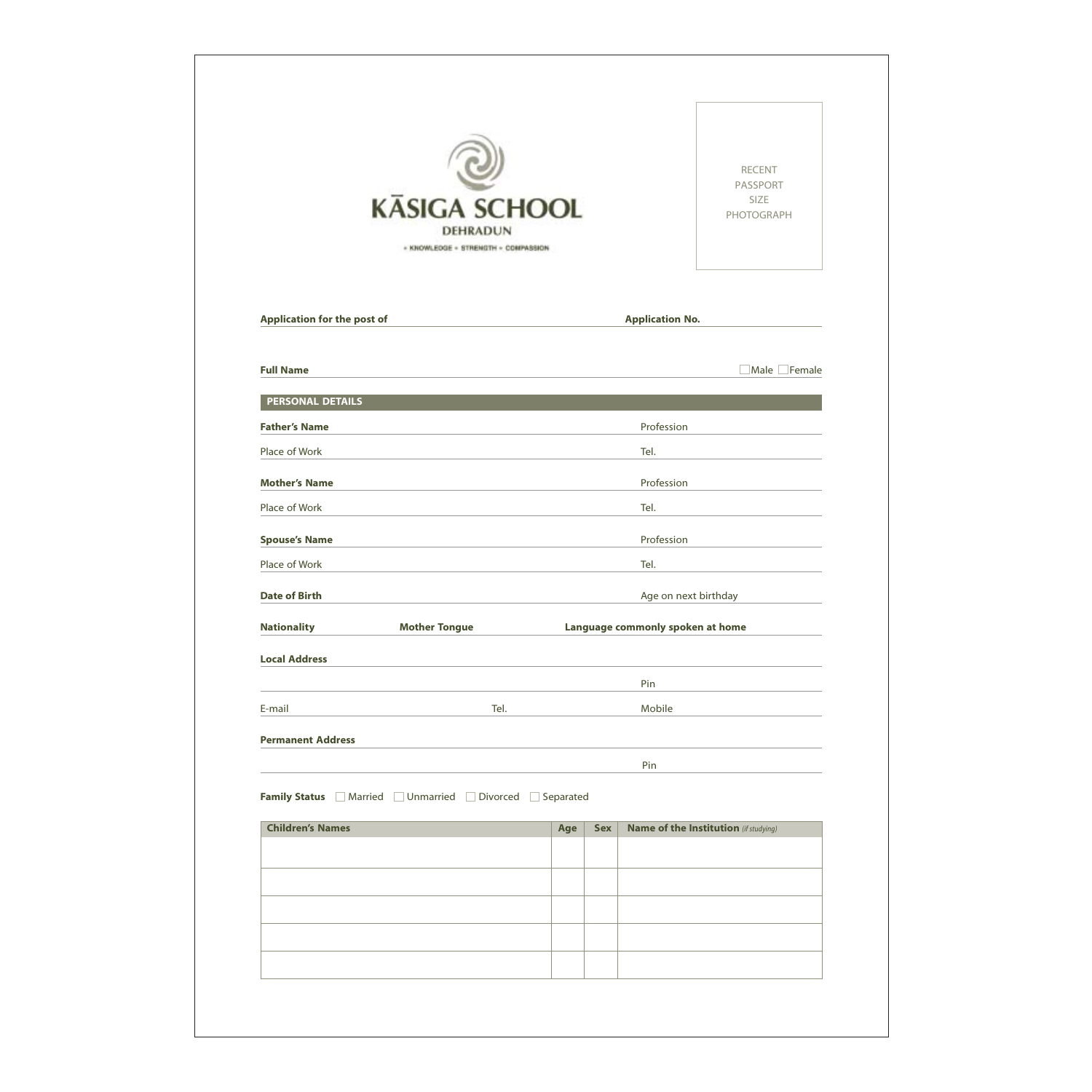### Have you any dependants?  $\Box$  Yes  $\Box$  No. If yes, please indicate name, relationship and age

| <b>Name of Dependant(s)</b> | Relationship | Age |
|-----------------------------|--------------|-----|
|                             |              |     |
|                             |              |     |

List any major illness, if any

Physical disability, if any

Have you been arrested, indicted, or summoned to court as a defendant in criminal proceedings or convicted, fined or imprisoned for violation of law?  $\Box$  Yes  $\Box$  No. If yes, please give full particularss:

# QUALIFICATIONS

Academic & Professional Qualification(s) (Attested copies of certificate(s) to be attached)

| <b>Examinations</b><br>passed<br>(beginning from<br>High School / Higher<br>Sec. Exam) | <b>Subjects</b> | Name of<br>School /<br><b>College</b> | $\%$<br><b>Marks</b><br>& Div. | <b>Board</b> /<br><b>University</b> | <b>Medium of</b><br><b>Instruction</b> | <b>External</b><br>or<br>Regular<br><b>Student</b> | <b>Year</b> |
|----------------------------------------------------------------------------------------|-----------------|---------------------------------------|--------------------------------|-------------------------------------|----------------------------------------|----------------------------------------------------|-------------|
|                                                                                        |                 |                                       |                                |                                     |                                        |                                                    |             |
|                                                                                        |                 |                                       |                                |                                     |                                        |                                                    |             |
|                                                                                        |                 |                                       |                                |                                     |                                        |                                                    |             |
|                                                                                        |                 |                                       |                                |                                     |                                        |                                                    |             |

Name of institution where you trained as a teacher

From To

Participation in Summer Institutes, Orientation Courses, Workshops, Seminars, In-service Training, etc. (use separate sheet if necessary).

| <b>Institution / Organisation &amp; Place</b> | <b>Period: From - To</b> | <b>Duration</b> |
|-----------------------------------------------|--------------------------|-----------------|
|                                               |                          |                 |
|                                               |                          |                 |
|                                               |                          |                 |
|                                               |                          |                 |
|                                               |                          |                 |

List any paper(s) published by you, any honour, awards, etc., received

## Language proficiency:

| Language | Reading | <b>Writing</b> | <b>Speaking</b> |
|----------|---------|----------------|-----------------|
|          |         |                |                 |
|          |         |                |                 |
|          |         |                |                 |
|          |         |                |                 |
|          |         |                |                 |
|          |         |                |                 |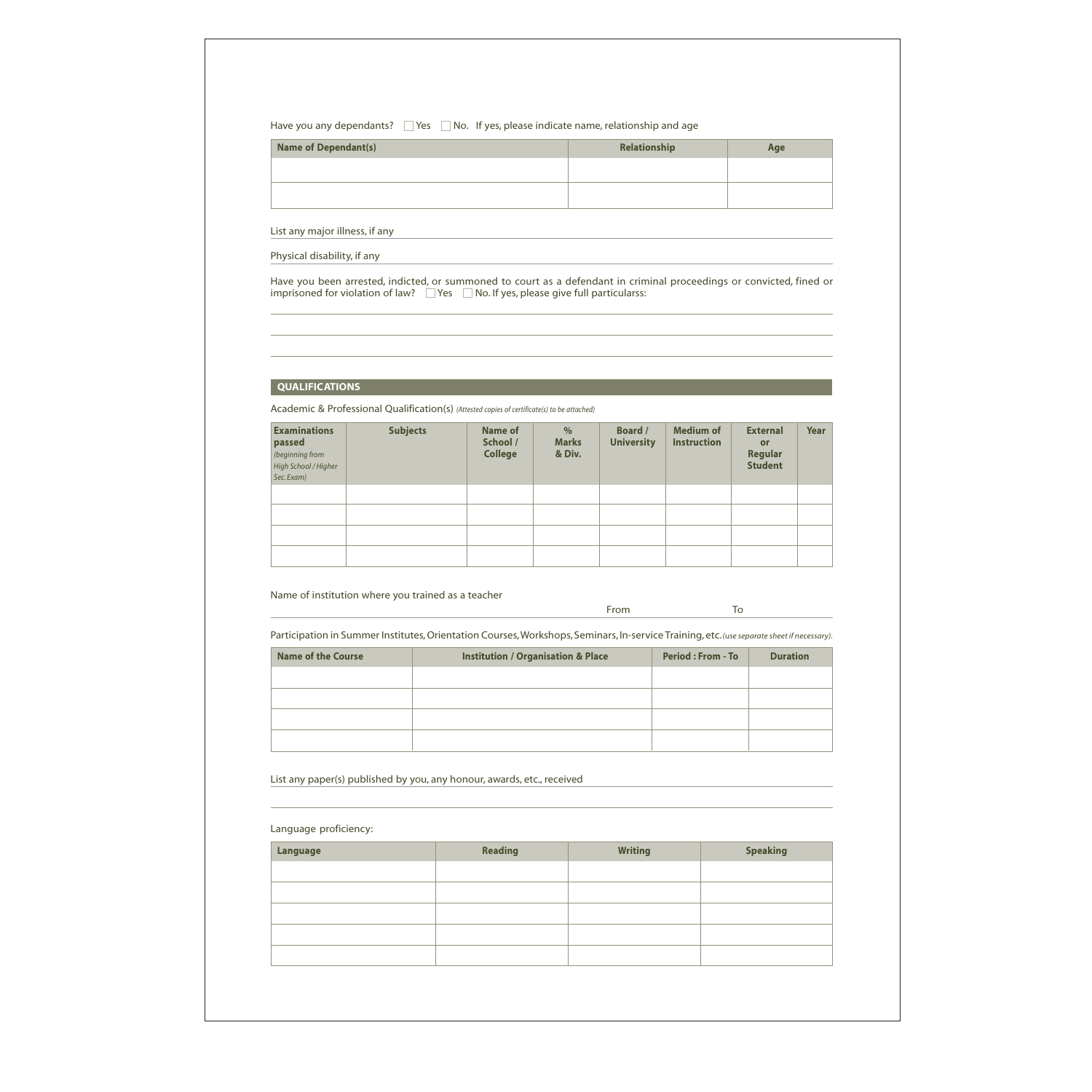#### **EXPERIENCE**

Total number of years of teaching experience

Experience in recognised schools (Attested copies of certificates(s) from the Head of the Institution should be attached)

| Name of the        | <b>Period:</b> | <b>Duration</b> |                | <b>Classes and Subject taught</b> | <b>Medium of</b>   |
|--------------------|----------------|-----------------|----------------|-----------------------------------|--------------------|
| <b>Institution</b> | From - To      |                 | <b>Classes</b> | <b>Subject</b>                    | <b>Instruction</b> |
|                    |                |                 |                |                                   |                    |
|                    |                |                 |                |                                   |                    |
|                    |                |                 |                |                                   |                    |
|                    |                |                 |                |                                   |                    |

#### **INTERESTS AND HOBBIES**

Achievement in Games / Athletes / NCC / Scouting / Girl Guide etc. (Give details)

Interest in co-curricular activities: Give self-assessment of competency level on a 5-point scale in the brackets. (The highest number corresponds to the best).

Community Work Environmental Activities Art Dance Dramatics Recitation Debate

Hobbies (please specify extent of proficiency / seriousness)

Elocution Music Participation in Tours, Camps, etc. Reading Self Defence / Martial Arts

Which subject(s), besides the area of your specialisation, would you like to teach? Please mention them in order of preference:

| <b>Classes</b>              | <b>Subjects</b> | <b>Medium of</b><br><b>Instruction</b> | <b>Classes</b>                   | <b>Subjects</b> | <b>Medium of</b><br><b>Instruction</b> |
|-----------------------------|-----------------|----------------------------------------|----------------------------------|-----------------|----------------------------------------|
| <b>Primary</b>              |                 |                                        | <b>Secondary</b><br>(IX & X)     |                 |                                        |
| <b>Middle</b><br>$(VI-VII)$ |                 |                                        | <b>Senior Sec.</b><br>(XI & XII) |                 |                                        |

How much time are you willing to spare, beyond the formal school hours, for the following?

| Remedial teaching                        | Teaching the gifted       |
|------------------------------------------|---------------------------|
| Co-curricular activities                 | Tours / Picnics / Outings |
| Children's personal / emotional problems | Any other, specify        |

#### ADDITIONAL INFORMATION

Places you have travelled to with purpose, duration and date:

| <b>Places Visited</b> | <b>Purpose</b> | <b>Duration &amp; Date</b> |
|-----------------------|----------------|----------------------------|
|                       |                |                            |
|                       |                |                            |
|                       |                |                            |

On a separate sheet of paper, in your own handwriting and language, describe briefly:

(I) Three best things that you like in your own schooling-experience.

(II) Three worst things that happened to you during your own schooling.

(III) Two aspects of the Indian School System that you would like to correct urgently and how.